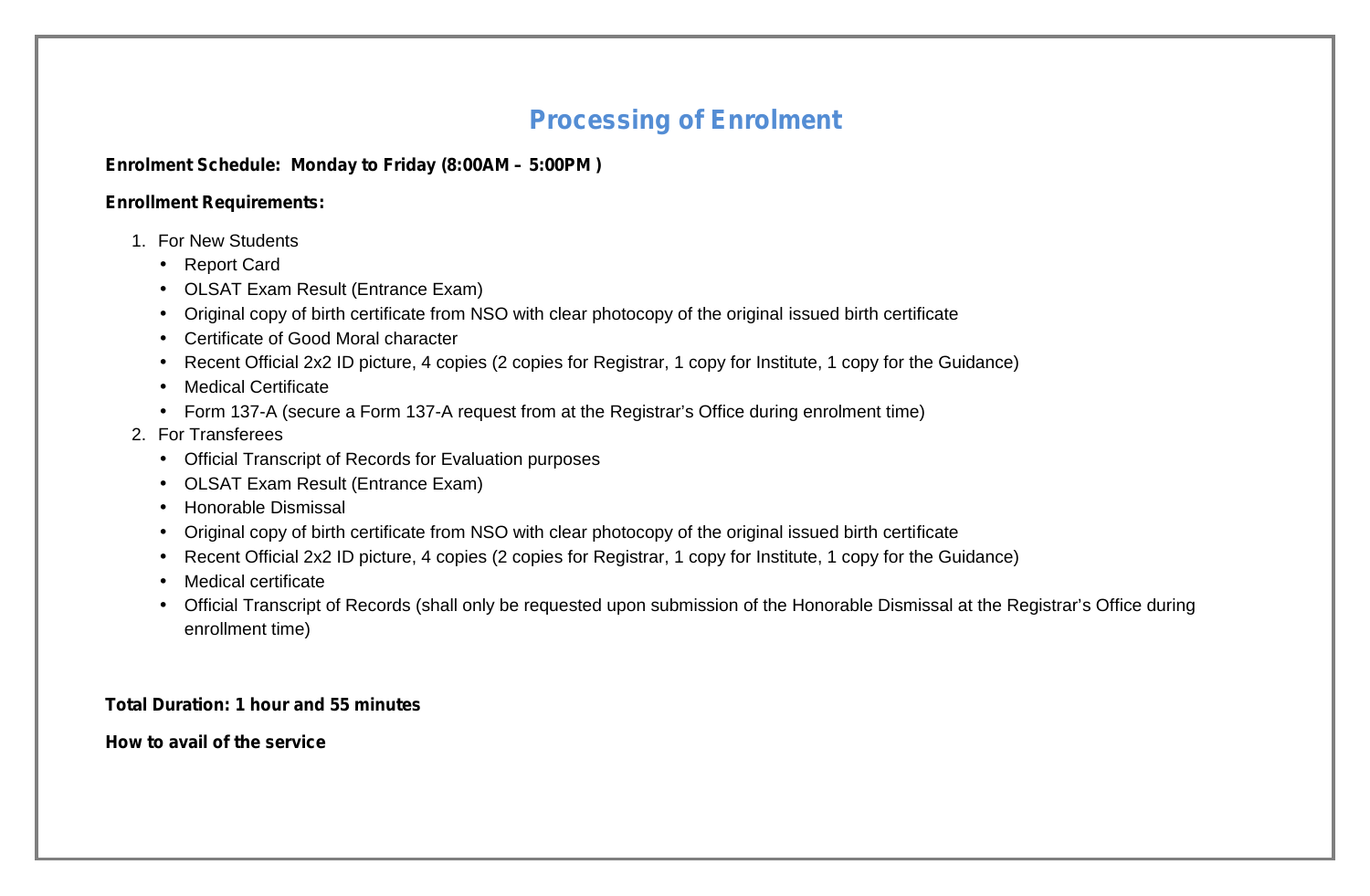| <b>Step</b>    | Applicant/Client                                                                                                  | <b>Service Provider</b>                                     | <b>Duration of Activity</b><br>(under Normal<br>Circumstances) | Person in Charge       | Fees   | Form <sup>*</sup>                             |
|----------------|-------------------------------------------------------------------------------------------------------------------|-------------------------------------------------------------|----------------------------------------------------------------|------------------------|--------|-----------------------------------------------|
| $\mathbf 1$    | For Freshmen/Transferees<br>only:<br>Pay entrance exam<br>For old students, proceed to<br>step 4                  | <b>Cashier's Office</b>                                     | $1$ min                                                        | Cashier                | P50.00 | <b>Official Receipt</b>                       |
| $\overline{2}$ | For Freshmen/Transferees<br>only:<br>Take entrance exam<br>For old students, proceed to<br>step 4                 | <b>Guidance Office</b>                                      | 1 hour                                                         | Guidance<br>Counselor  |        | <b>Application Form</b>                       |
| 3              | For Freshmen/Transferees<br>only:<br><b>Secure OLSAT/SATT</b><br>result<br>For old students, proceed to<br>step 4 | <b>Guidance Office</b>                                      | 1 min                                                          | Guidance<br>Counselor  |        | <b>OLSAT/SATT</b><br>Result                   |
|                | For freshmen:<br>Submit exam result and<br>other requirements for<br>evaluation                                   | Institute's Program<br>Chairpersons                         | 5 mins                                                         |                        |        |                                               |
| 4              | For Transferees:<br>Submit exam result and<br>other requirements for<br>evaluation                                | Institute's Program<br>Chairpersons<br>Office the Registrar | 10 mins<br>10 mins                                             | Program<br>Chairperson |        | Enrolment<br>Form, Evaluation<br><b>Sheet</b> |
|                |                                                                                                                   | Institute's Program<br>Chairpersons                         | 10 mins                                                        |                        |        |                                               |